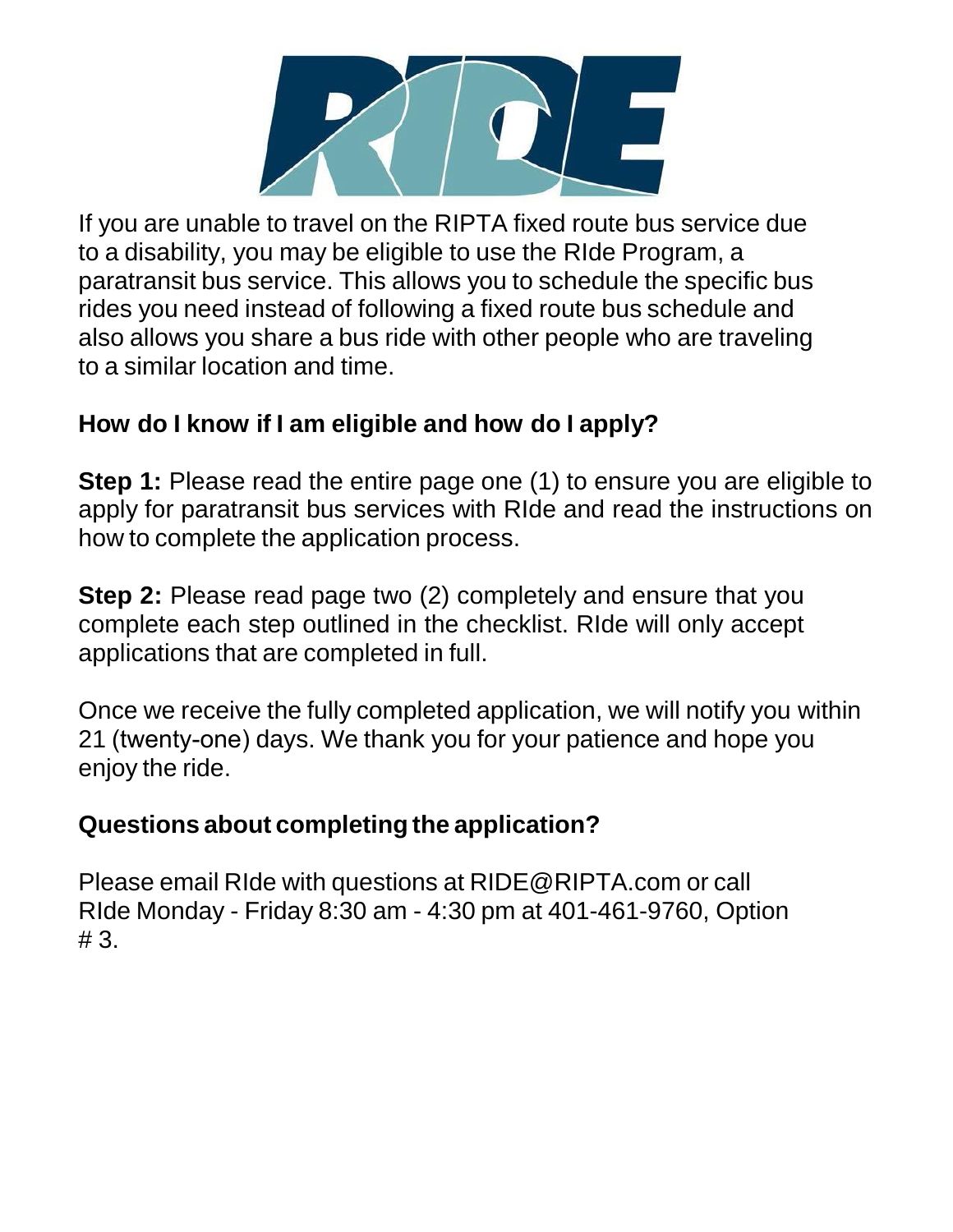

#### **What is Paratransit?**

The RIde Program provides public transportation for people with disabilities who are unable to use RIPTA fixed route buses. If you are eligible, you will:

- Reserve the trips you need instead of following a fixed bus schedule; and
- Share the bus ride with other people who reserved the same trip.

#### **How Is Eligibility Determined?**

We do **NOT** base the decision automatically on symptoms, type of disability, use of a mobility aid, age, income, ability to drive, or access to private automobile transportation. We consider:

- Your functional ability; and
- Whether you are unable to travel on RIPTA fixed route service all or some of the time due to your disability; and
- Your effort and risk during such travel.

#### **When Can I Use The RIde Program?**

We need to determine your eligibility **BEFORE** you can use RIde. You cannot use RIde during the application process.

We will try our best to make a decision within 21 days of receiving your **ENTIRE COMPLETED APPLICATION**. If we need more than 21 days, we will notify you and give you temporary permission to use the RIde Program.

#### **What Else Do I Need to Know?**

We must receive the **ENTIRE COMPLETED APPLICATION** before we will process it.

Use the Part 1 Checklist to ensure that your application is completed properly.

#### DO NOT ALLOW A DOCTOR'S OFFICE TO FAX SECTIONS TO US. WE NO LONGER ACCEPT FAXED APPLICATIONS.

The application process:

•Is necessary to assess your eligibility;

**The following may fill out the application on your behalf: a Parent, Power of Attorney, Legal Guardian or Personal Representative.**

- Does not guarantee that you will be certified eligible; and
- May include an interview and/or functional assessment.

After we complete the process, we will send a letter confirming or denying your application for certification. If you feel the decision is incorrect, you can file an appeal within 60 days by contacting Mark Therrien, Executive Director of Paratransit Services at the address below.

#### **IMPORTANT NOTE ON PART 5**

- This part must be filled out by a licensed health care provider whom you authorize to release your personal health information.
- Your information will be kept confidential and will not be shared with anyone outside the RIde Program eligibility process and will not be released to any other party without your written permission to the maximum extent permissible under law.
- •If you or another unqualified person fills out the information, it invalidates your application and may be fraud.
- •If you skip any part, we will be unable to determine your eligibility.
- Do not allow a medical office to send copies or documents separately to RIde.

#### **How Do I Submit My Application?**

Send the entire, complete application to RIde Paratransit Eligibility through one of the following methods:

| U.S. Postal Service  | Electronic Mail | In Person            |
|----------------------|-----------------|----------------------|
| Attn: Ride Program   |                 | Front Lobby          |
| 705 Elmwood Avenue   | RIDE@RIPTA.com  | 705 Elmwood Avenue   |
| Providence, RI 02907 |                 | Providence, RI 02907 |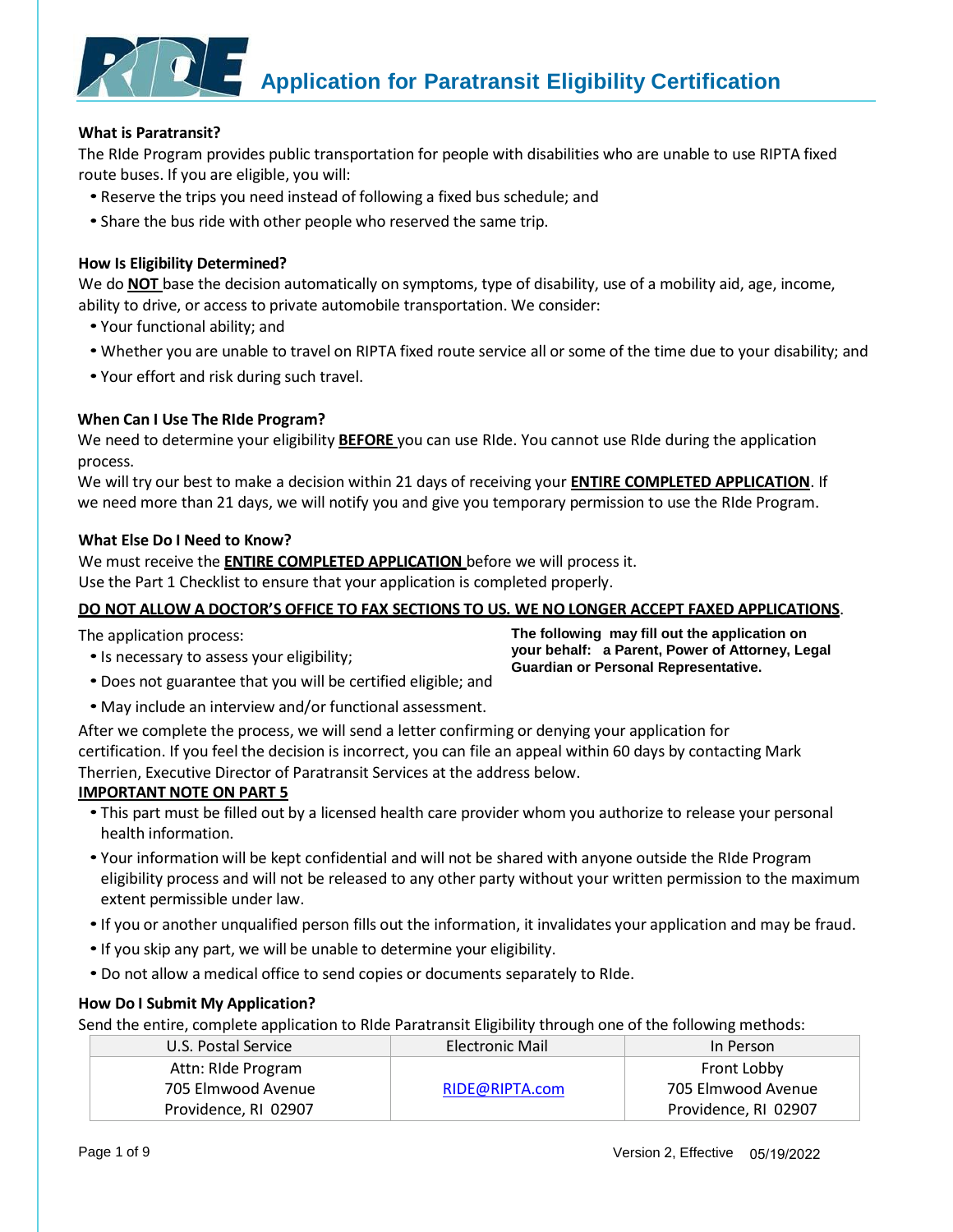

#### **Part 1: CHECKLIST**

| After completing each step, check the box and write your initials.                                                                                                                                                                                                                                                                                                                                                        |                                             |
|---------------------------------------------------------------------------------------------------------------------------------------------------------------------------------------------------------------------------------------------------------------------------------------------------------------------------------------------------------------------------------------------------------------------------|---------------------------------------------|
| 1. Confirm If I Live In the Service Area<br>I dialed 401-461-9760, Option #3 to learn whether my address is inside or<br>outside the RIde Service Area. I understand that if I am eligible for paratransit<br>service but live outside the service area, I will need another way to reach the<br>pick-up points inside the service area, my trips must be within the service area,                                        | <b>Initials</b>                             |
| and I will need another way to travel from a RIde drop-off point to my final<br>destination.                                                                                                                                                                                                                                                                                                                              | Inside service area<br>Outside service area |
| 2. Provide My Personal Information and Complete the Self-Assessment, pages 3 - 6<br>I provided my current contact information.                                                                                                                                                                                                                                                                                            |                                             |
| I answered all the questions about my ability or inability to use the regular<br>RITPA buses ("fixed route buses").                                                                                                                                                                                                                                                                                                       | Initials                                    |
| 3. Authorize the Release of My Personal Health Information, page 7<br>I provided the contact information for my licensed health care provider(s) and<br>signed the authorization.                                                                                                                                                                                                                                         | Initials                                    |
| 4. Ask My Authorized Licensed Health Care Provider to Complete the Assessment and                                                                                                                                                                                                                                                                                                                                         |                                             |
| <b>Provide Materials. Pages 8 - 9</b><br>My authorized licensed health care provider(s) completed the assessment and<br>returned all pages to me.                                                                                                                                                                                                                                                                         | Initials                                    |
| My authorized licensed health care provider(s) gave me at least one of the<br>required supporting materials, which I attached to my application.                                                                                                                                                                                                                                                                          |                                             |
| 5. Recent Photo of Myself                                                                                                                                                                                                                                                                                                                                                                                                 |                                             |
| Sending a photo may expedite the creation of a photo ID if you are certified<br>eligible. If you email the photo, put your full name in the subject line.                                                                                                                                                                                                                                                                 | Initials                                    |
| I attached my photo to the application with a paperclip.                                                                                                                                                                                                                                                                                                                                                                  |                                             |
| I emailed my photo to <b>RIDE@RIPTA.com</b> (full name in the subject line).                                                                                                                                                                                                                                                                                                                                              |                                             |
| I prefer to come to the RIde location to have my photo taken.                                                                                                                                                                                                                                                                                                                                                             |                                             |
| 6. Review the Application, pages 3 - 9<br>I made sure all questions have answers and all portions needing a signature<br>are signed by the correct person.<br>I attached the materials from my authorized licensed health care provider.                                                                                                                                                                                  | Initials                                    |
| 7. Make a Copy for My Records of pages 1 - 9                                                                                                                                                                                                                                                                                                                                                                              |                                             |
| I copied my completed application for my personal reference.                                                                                                                                                                                                                                                                                                                                                              |                                             |
|                                                                                                                                                                                                                                                                                                                                                                                                                           | Initials                                    |
| I understand this application is part of the process to determine eligibility for ADA paratransit service and that<br>giving false information may result in penalties. I affirm that the information in this application is true to the best<br>of my knowledge. I understand that RIde will process my application in the date order received and that my<br>application must be complete or it will be returned to me. |                                             |
| Name of Applicant or Personal Representative<br>Signature of Applicant or Personal Representative                                                                                                                                                                                                                                                                                                                         |                                             |
| Phone Number of Applicant or<br>Date<br>Address of Applicant or Personal Representative<br>Personal Representative                                                                                                                                                                                                                                                                                                        |                                             |
| The following Representative signed on my behalf:<br>Parent (if applicant is a minor)<br>$\Box$ Power of Attorney $\Box$ Legal Guardian                                                                                                                                                                                                                                                                                   |                                             |
| As the Applicant, I signed on my own behalf                                                                                                                                                                                                                                                                                                                                                                               |                                             |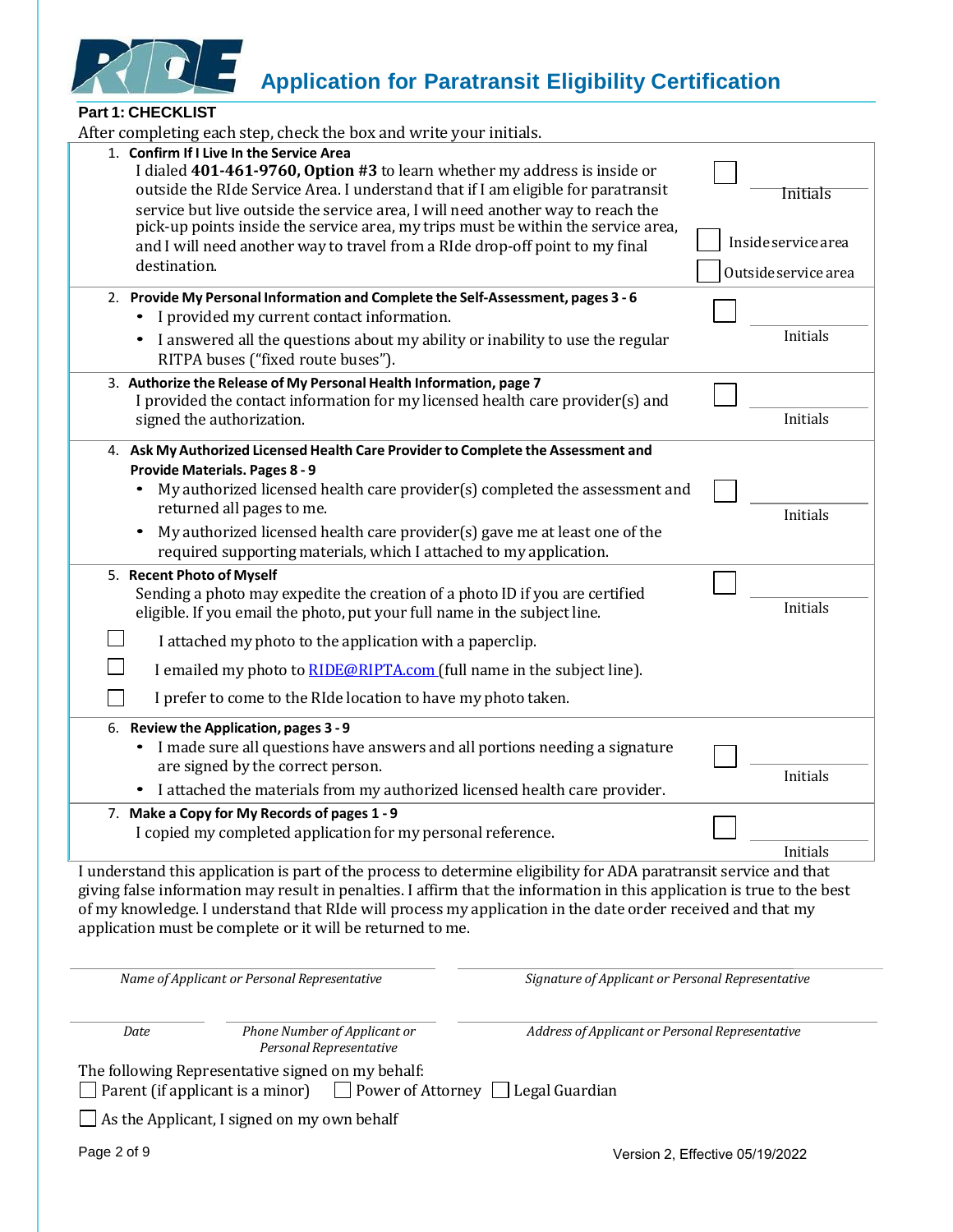

#### <span id="page-3-0"></span>**Part 2: IDENTIFICATION**

| Date:                                                                                                                                                  |                                                                                                                  |              |
|--------------------------------------------------------------------------------------------------------------------------------------------------------|------------------------------------------------------------------------------------------------------------------|--------------|
| Is this a recertification? $\Box$ Yes $\Box$ No                                                                                                        |                                                                                                                  |              |
| If "YES" write the Expiration Date and RIde ID #                                                                                                       |                                                                                                                  |              |
|                                                                                                                                                        | <b>Expiration Date</b>                                                                                           | Access ID#   |
| <u> 1980 - Johann Barbara, martin amerikan basal dan berasal dan berasal dalam basal dalam basal dan berasal dan</u><br>Name:                          |                                                                                                                  |              |
| Home Phone                                                                                                                                             |                                                                                                                  | Mobile Phone |
|                                                                                                                                                        |                                                                                                                  |              |
| My preferred phone number is: $\Box$ Home $\Box$ Mobile                                                                                                | No Preference                                                                                                    |              |
|                                                                                                                                                        |                                                                                                                  |              |
|                                                                                                                                                        |                                                                                                                  |              |
| Date of Birth:                                                                                                                                         |                                                                                                                  |              |
| Address:                                                                                                                                               |                                                                                                                  |              |
| Apt/Unit:                                                                                                                                              | and the control of the control of the control of the control of the control of the control of the control of the |              |
|                                                                                                                                                        |                                                                                                                  |              |
| City, State, Zip:<br>City                                                                                                                              | <b>State</b>                                                                                                     | Zip Code     |
| Provide information for the person we should contact in an emergency.                                                                                  |                                                                                                                  |              |
| <b>Emergency Contact Name:</b>                                                                                                                         |                                                                                                                  |              |
| Relationship to Applicant:                                                                                                                             | the control of the control of the control of the control of the control of the control of                        |              |
|                                                                                                                                                        |                                                                                                                  |              |
| Phone Number(s):                                                                                                                                       |                                                                                                                  |              |
| In what format would you like to receive information from RIde?<br>1.<br>Large Font $\Box$ Audio Tape $\Box$ Email $\Box$ Braille $\Box$ Other answer: |                                                                                                                  |              |
|                                                                                                                                                        |                                                                                                                  |              |
|                                                                                                                                                        |                                                                                                                  |              |
| Where should we send future information? $\Box$ To me, the Applicant $\Box$ To the Designee listed below<br>2.                                         |                                                                                                                  |              |
| Name of Information Designee:<br><b>Address of Information Designee:</b>                                                                               |                                                                                                                  |              |
|                                                                                                                                                        |                                                                                                                  |              |
| <b>Email of Information Designee:</b>                                                                                                                  |                                                                                                                  |              |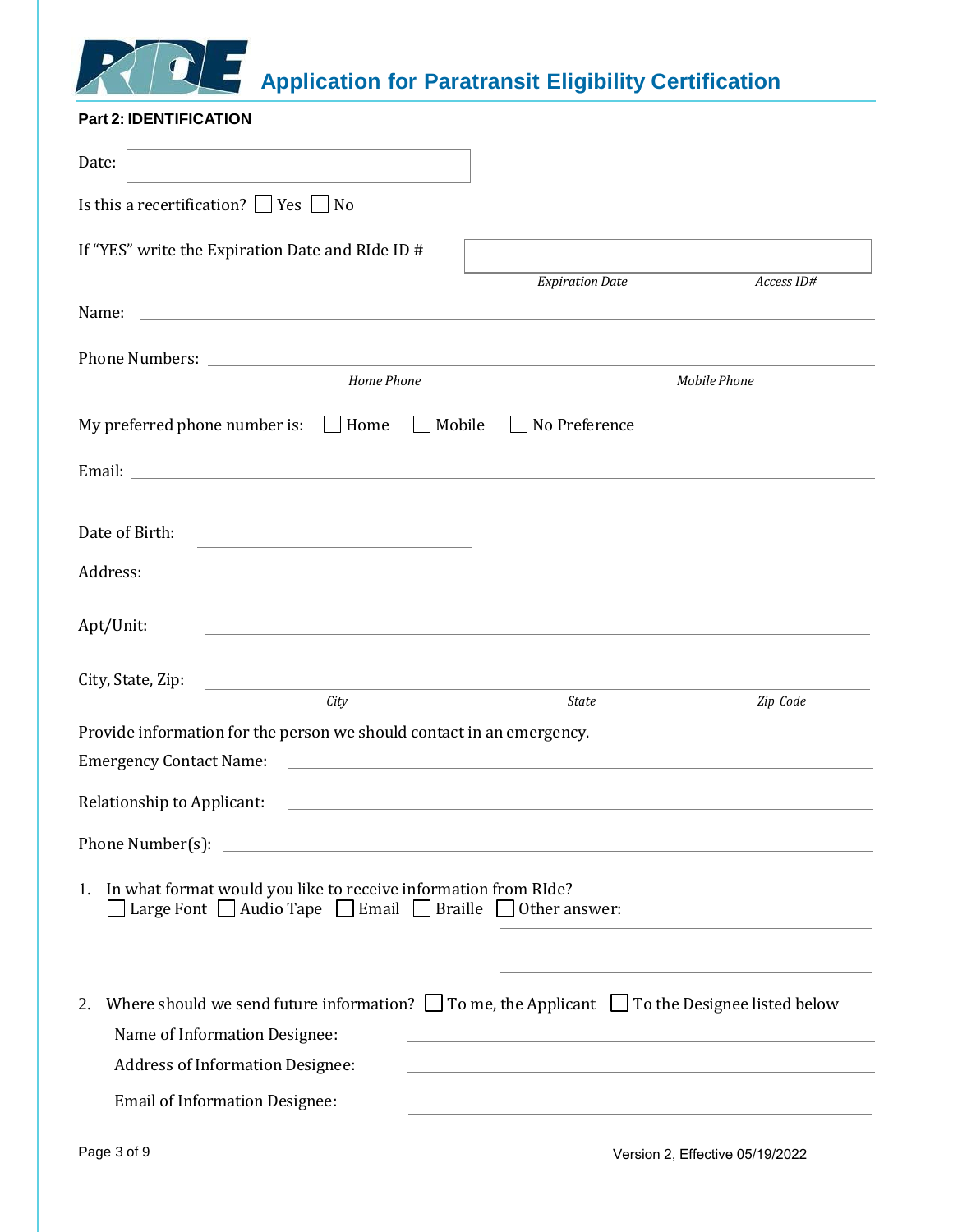

#### **Part 3:SELF-ASSESSMENT**

Using fixed route service (regular RIPTA buses) does not automatically exclude you from paratransit eligibility.

|    | 1. I have the following diagnosed disability/disabilities:<br>Do <b>NOT</b> list symptoms or mobility devices. List the name of your diagnosed disability/disabilities. |                                              |
|----|-------------------------------------------------------------------------------------------------------------------------------------------------------------------------|----------------------------------------------|
|    |                                                                                                                                                                         |                                              |
|    |                                                                                                                                                                         |                                              |
| 2. | I am unable to use regular RIPTA buses all or some of the time without the assistance of another<br>individual because:                                                 |                                              |
|    |                                                                                                                                                                         |                                              |
|    |                                                                                                                                                                         |                                              |
|    |                                                                                                                                                                         |                                              |
|    |                                                                                                                                                                         |                                              |
| 3. | My condition:<br>(mark all that apply)                                                                                                                                  |                                              |
|    | Is Constant $\Box$ Changes Daily $\Box$ Changes at Different Times of Day                                                                                               | $\vert$ Is in Remission                      |
|    | Not Applicable                                                                                                                                                          |                                              |
| 4. | I am <b>ABLE</b> to do this activity all or some of the time:<br>(mark all that apply)                                                                                  |                                              |
|    | Get to the RIPTA bus stop                                                                                                                                               | Sign my name                                 |
|    | Wait alone at the RIPTA bus stop or curb                                                                                                                                | Use a phone to call for assistance           |
|    | Board the RIPTA bus                                                                                                                                                     | Give addresses upon request                  |
|    | Travel alone from a drop-off point to my destination                                                                                                                    | Give phone numbers upon request              |
|    | Transfer from one RIPTA bus to another                                                                                                                                  | Travel alone as a passenger                  |
|    | Ride the RIPTA bus                                                                                                                                                      | Count money to pay for a purchase            |
|    | Exit the RIPTA bus                                                                                                                                                      | Insert bills, coins, or cards into a machine |
|    | Navigate the RIPTA bus system                                                                                                                                           | Recognize a destination or landmark          |
|    | Navigate the RIPTA Transit Center                                                                                                                                       | Ask for and follow oral instructions         |
|    | Find my way (visually / cognitively)                                                                                                                                    | Ask for and follow written instructions      |
|    |                                                                                                                                                                         | None of the choices apply to me              |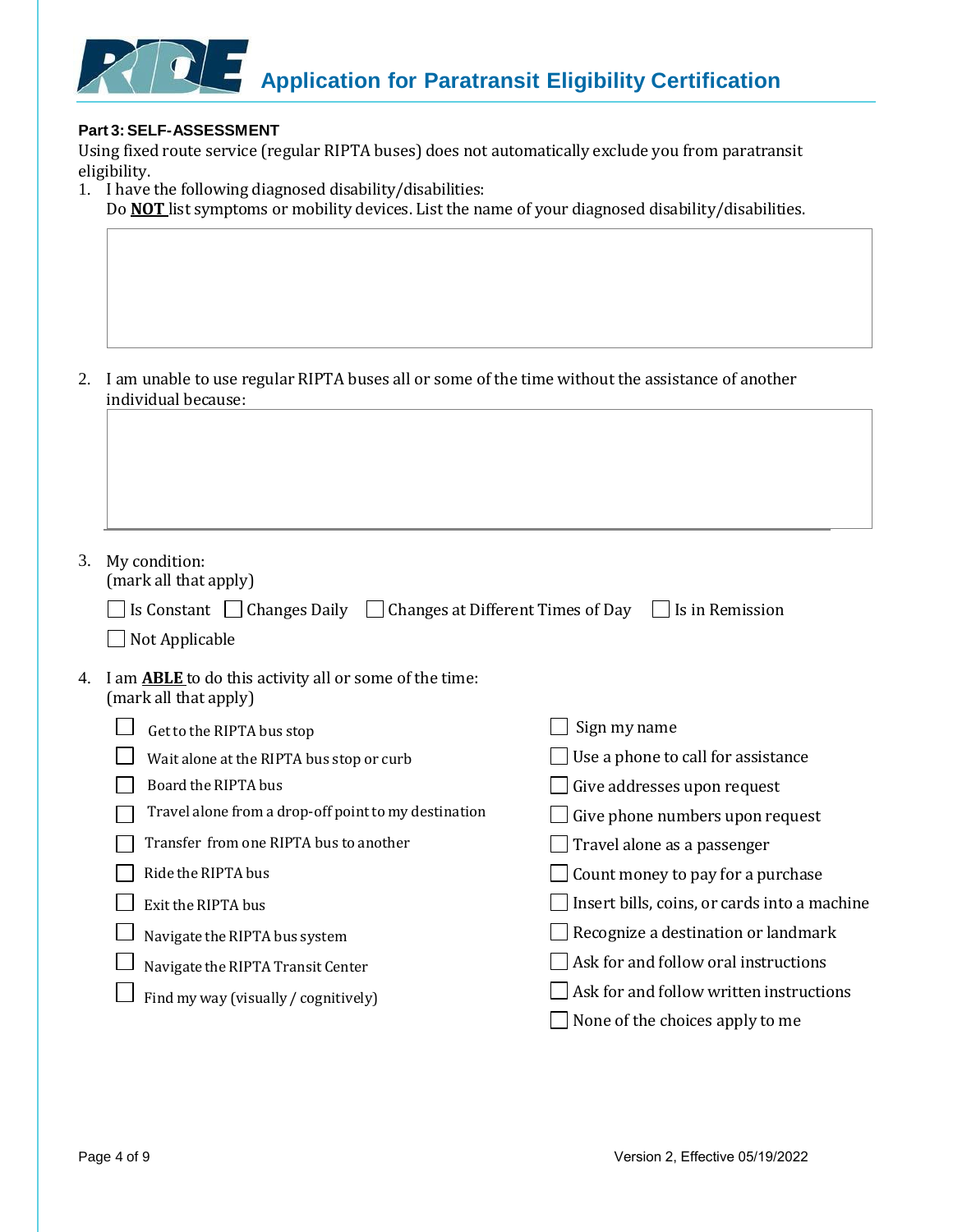5. I use the following mobility aids all or some of the time: (mark all that apply)

| Cane            | Manual Wheelchair               |
|-----------------|---------------------------------|
| $\Box$ Crutches | Motorized Wheelchair or Scooter |
| Walker          | $\Box$ Not Applicable           |
| Prosthesis      | Other answer:                   |
|                 |                                 |

a) If you marked "Wheelchair or scooter," provide the details below. Otherwise, mark "Not Applicable."

|    |                                                                                                                                                                               | Not Applicable                                                                                                             |
|----|-------------------------------------------------------------------------------------------------------------------------------------------------------------------------------|----------------------------------------------------------------------------------------------------------------------------|
|    | Combined weight of applicant<br>and wheelchair/scooter                                                                                                                        |                                                                                                                            |
|    | For RIde information purposes only. Will not be used to determine eligibility.                                                                                                |                                                                                                                            |
|    | Transit Administration regulations operator may deny transportation if carrying the wheelchair and its occupant would be<br>inconsistent with legitimate safety requirements. | RIde will transport an 800-pound wheelchair/passenger combination, but not a combination exceeding 800 pounds. Per Federal |
| 6. | I am <b>ABLE</b> to navigate this situation all or some of the time:<br>(mark all that apply)                                                                                 |                                                                                                                            |
|    | Unpaved paths                                                                                                                                                                 | Snow on sidewalks or streets                                                                                               |
|    | Places without curb cuts                                                                                                                                                      | Busy streets and intersections                                                                                             |
|    | Steep sidewalks or streets                                                                                                                                                    | None of the choices apply to me                                                                                            |
|    | RIPTA bus stops                                                                                                                                                               |                                                                                                                            |
| 7. | I use these modes of transport regularly: (mark all that apply)                                                                                                               |                                                                                                                            |
|    | I do not use other modes of transport regularly                                                                                                                               | Personal vehicle (car)                                                                                                     |
|    | Ambulance                                                                                                                                                                     | Walking (with or without a mobility aid)                                                                                   |
|    | Friend/relative gives me a ride                                                                                                                                               | Wheelchair or scooter                                                                                                      |
|    | Agency-sponsored ride from:                                                                                                                                                   | Other answer:                                                                                                              |

For RIde information purposes only. Will not be used to determine eligibility.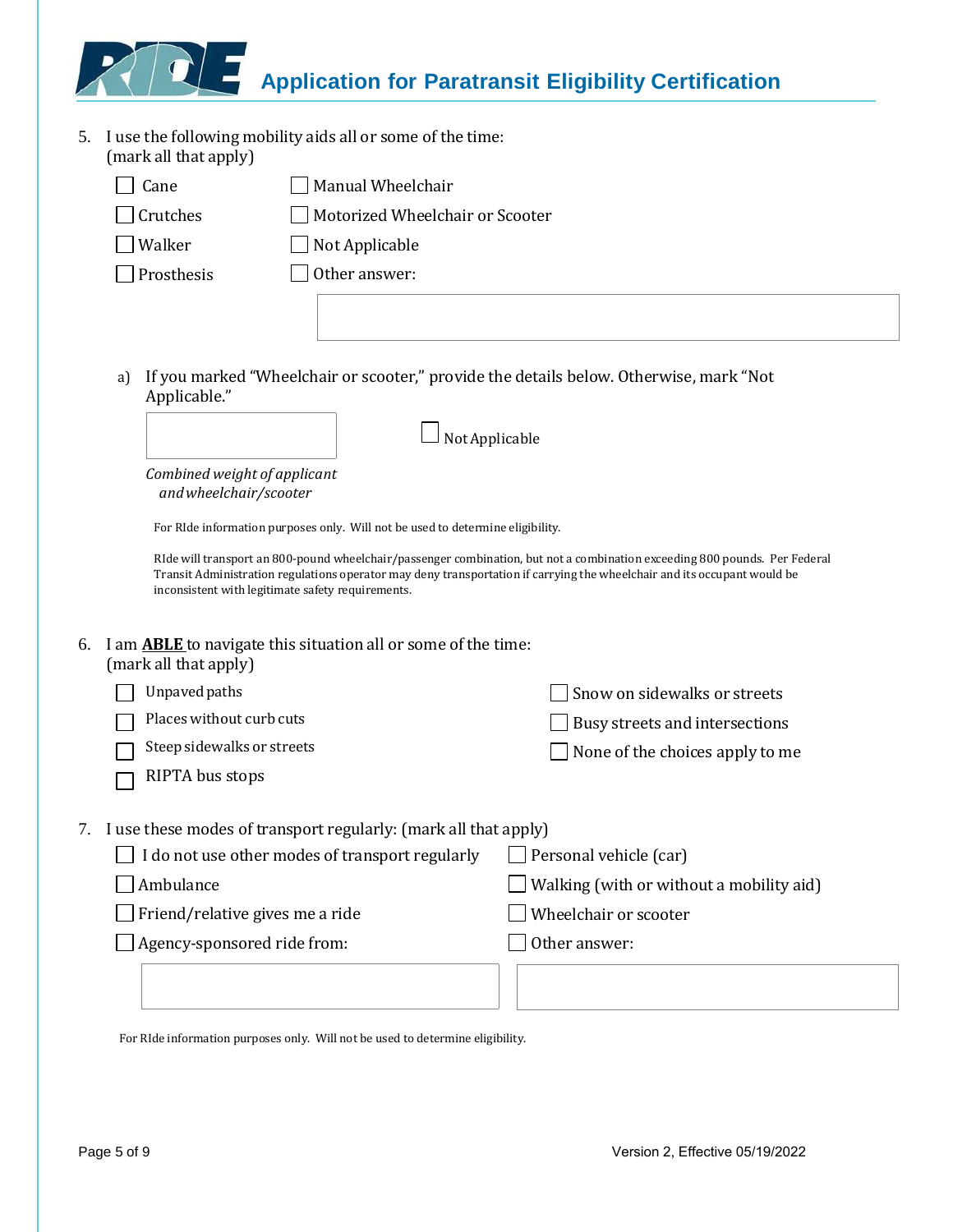8. I can travel these distances on my own in **MILD** weather: (mark all that apply)

| (mark an that apply)                                                                                                                           | Walking <b>WITHOUT</b><br>mobility device |                                    | Walking with a<br>mobility device | Using a Manual<br>Wheelchair | Not at All   |
|------------------------------------------------------------------------------------------------------------------------------------------------|-------------------------------------------|------------------------------------|-----------------------------------|------------------------------|--------------|
| To/from the bus stop                                                                                                                           |                                           |                                    |                                   |                              |              |
| nearest to my<br>residence                                                                                                                     |                                           |                                    |                                   |                              |              |
| To the curb only                                                                                                                               |                                           |                                    |                                   |                              |              |
| 1 block                                                                                                                                        |                                           |                                    |                                   |                              |              |
| 3 blocks (1/4 mile)                                                                                                                            |                                           |                                    |                                   |                              |              |
| 6 blocks (1/2 mile)                                                                                                                            |                                           |                                    |                                   |                              |              |
| 9 blocks (3/4 mile)                                                                                                                            |                                           |                                    |                                   |                              |              |
| 9.<br>The following weather conditions will affect my answers to question #8:<br>(mark all that apply)                                         |                                           |                                    |                                   |                              |              |
| Not applicable                                                                                                                                 |                                           |                                    | ] Ice                             |                              |              |
| Snow accumulation of 2 inches+                                                                                                                 |                                           |                                    | Temperature above 80°F            |                              |              |
| Rainfall of 1/2 inch+ per hour                                                                                                                 |                                           |                                    | Temperature below 30°F            |                              |              |
| Sustained wind speeds of 25 miles+ per hour                                                                                                    |                                           |                                    | Other answer:                     |                              |              |
|                                                                                                                                                |                                           |                                    |                                   |                              |              |
|                                                                                                                                                |                                           |                                    |                                   |                              |              |
| 10. I can reasonably travel this distance under optimal conditions in an accessible area on my own:                                            |                                           |                                    |                                   |                              |              |
|                                                                                                                                                |                                           |                                    |                                   |                              |              |
|                                                                                                                                                |                                           | Distance in Feet, Blocks, or Miles |                                   |                              |              |
| 11. My ability to cross streets is as follows:<br>(mark all that apply)                                                                        |                                           |                                    |                                   |                              |              |
|                                                                                                                                                | Yes with<br>Help                          | Yes on<br>My Own                   | Sometimes<br>on My Own            | N <sub>0</sub>               | Other Answer |
| I can cross a 2-lane street                                                                                                                    |                                           |                                    |                                   |                              |              |
| I can cross a 4-lane<br>highway with traffic lights                                                                                            |                                           |                                    |                                   |                              |              |
|                                                                                                                                                |                                           |                                    |                                   |                              |              |
| 12. I use the following some or all of the time:<br>Personal Care Attendant designated to assist me with one or more life activities regularly |                                           |                                    |                                   |                              |              |

<span id="page-6-0"></span> $\hfill\Box$  Not applicable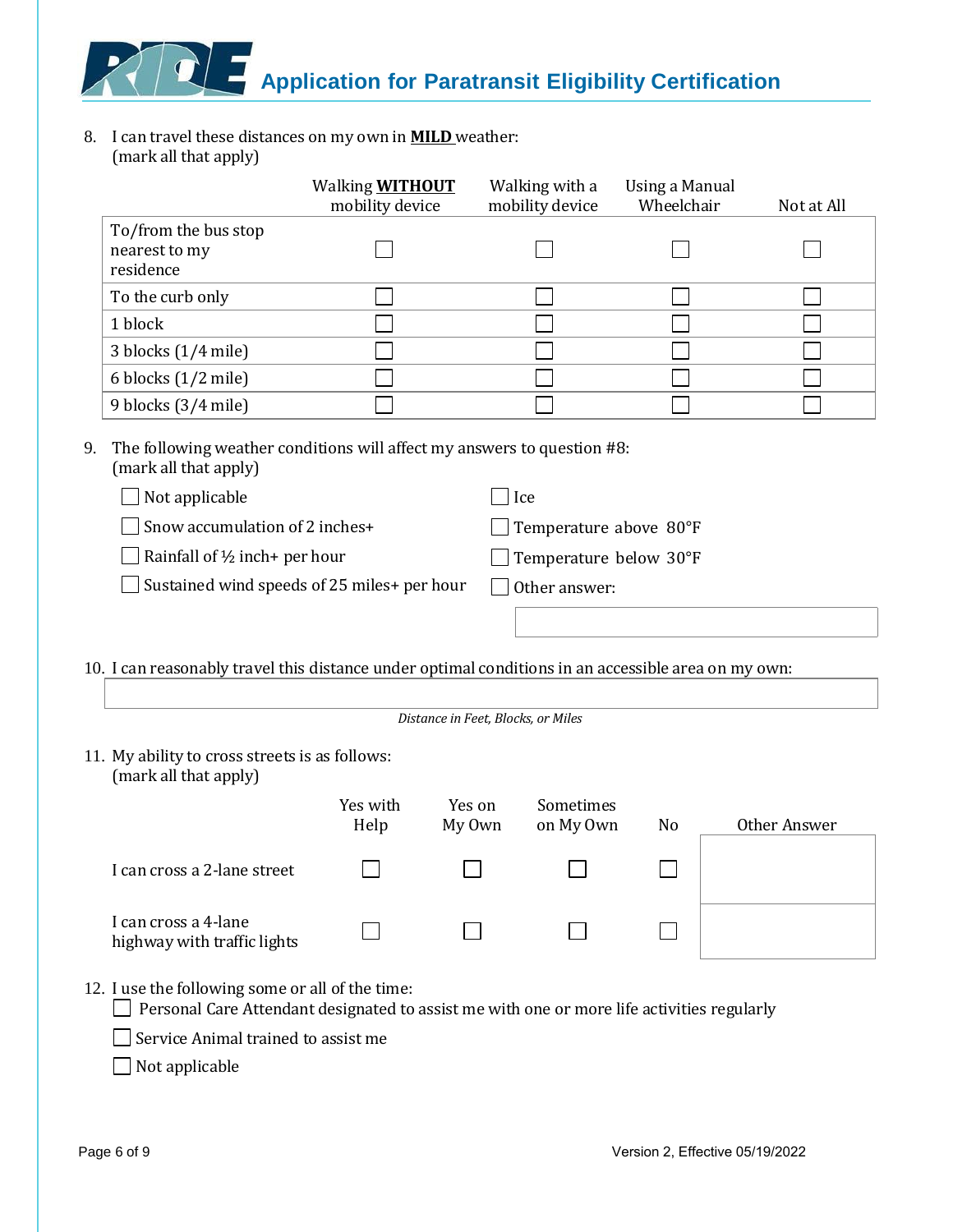

#### <span id="page-7-0"></span>**Part 4: AUTHORIZATION TO DISCLOSE PROTECTED HEALTH INFORMATION**

| <b>Print Applicant's Name And Date of Birth Here</b> |  |
|------------------------------------------------------|--|
|                                                      |  |

I authorize the provider(s) named here, his/her officers, employees, agents, contractors, members, directors, shareholders or affiliates entrusted with handling medical records, to disclose to RIde all of the protected health information relating to me that is reasonably necessary for the provider to fully and accurately complete Part 5 of this application.

| -1- Name of Provider: | the control of the control of the control of the control of the control of the control of the control of the control of the control of the control of the control of the control of the control of the control of the control |
|-----------------------|-------------------------------------------------------------------------------------------------------------------------------------------------------------------------------------------------------------------------------|
|                       |                                                                                                                                                                                                                               |
| Office Phone:         | <u> Alexandria de la contrada de la contrada de la contrada de la contrada de la contrada de la contrada de la c</u>                                                                                                          |
| -2- Name of Provider: | <u> 1989 - Andrea Station Barbara, actor a component de la componentación de la componentación de la componentaci</u>                                                                                                         |
|                       | Office or Facility Address: North American Section 1986 and 2008 and 2008 and 2008 and 2008 and 2008 and 2008 and 2008 and 2008 and 2008 and 2008 and 2008 and 2008 and 2008 and 2008 and 2008 and 2008 and 2008 and 2008 and |
|                       |                                                                                                                                                                                                                               |
| -3- Name of Provider: |                                                                                                                                                                                                                               |
|                       |                                                                                                                                                                                                                               |
| Office Phone:         |                                                                                                                                                                                                                               |

This authorization shall remain in effect until my eligibility for RIde paratransit service is finally determined or 60 days from the date of the authorization, whichever occurs first. I acknowledge that I have the right to revoke this authorization at any time by sending written notification to the persons named above. I understand that the revocation of this authorization is not effective to the extent that the name provider has relied upon it for the use or disclosure of the Protected Health Information prior to receiving my written revocation notice.

I understand that any Protected Health Information disclosed pursuant to this Authorization to an individual or entity that is not covered by state and federal privacy laws and regulations may be subject to re-disclosure by the recipient and may no longer be protected by federal or state law.

I acknowledge that the named persons will not condition my treatment, payment, enrollment in a health plan or eligibility for benefits (if applicable) on whether I sign this Authorization.

| Printed Name                                       | Signature                                                                              | Date                            |
|----------------------------------------------------|----------------------------------------------------------------------------------------|---------------------------------|
| The following Representative signed on my behalf:  |                                                                                        |                                 |
|                                                    | $\Box$ Parent (if applicant is a minor) $\Box$ Power of Attorney $\Box$ Legal Guardian |                                 |
| $\Box$ As the Applicant, I signed on my own behalf |                                                                                        |                                 |
| Page 7 of 9                                        |                                                                                        | Version 2, Effective 05/19/2022 |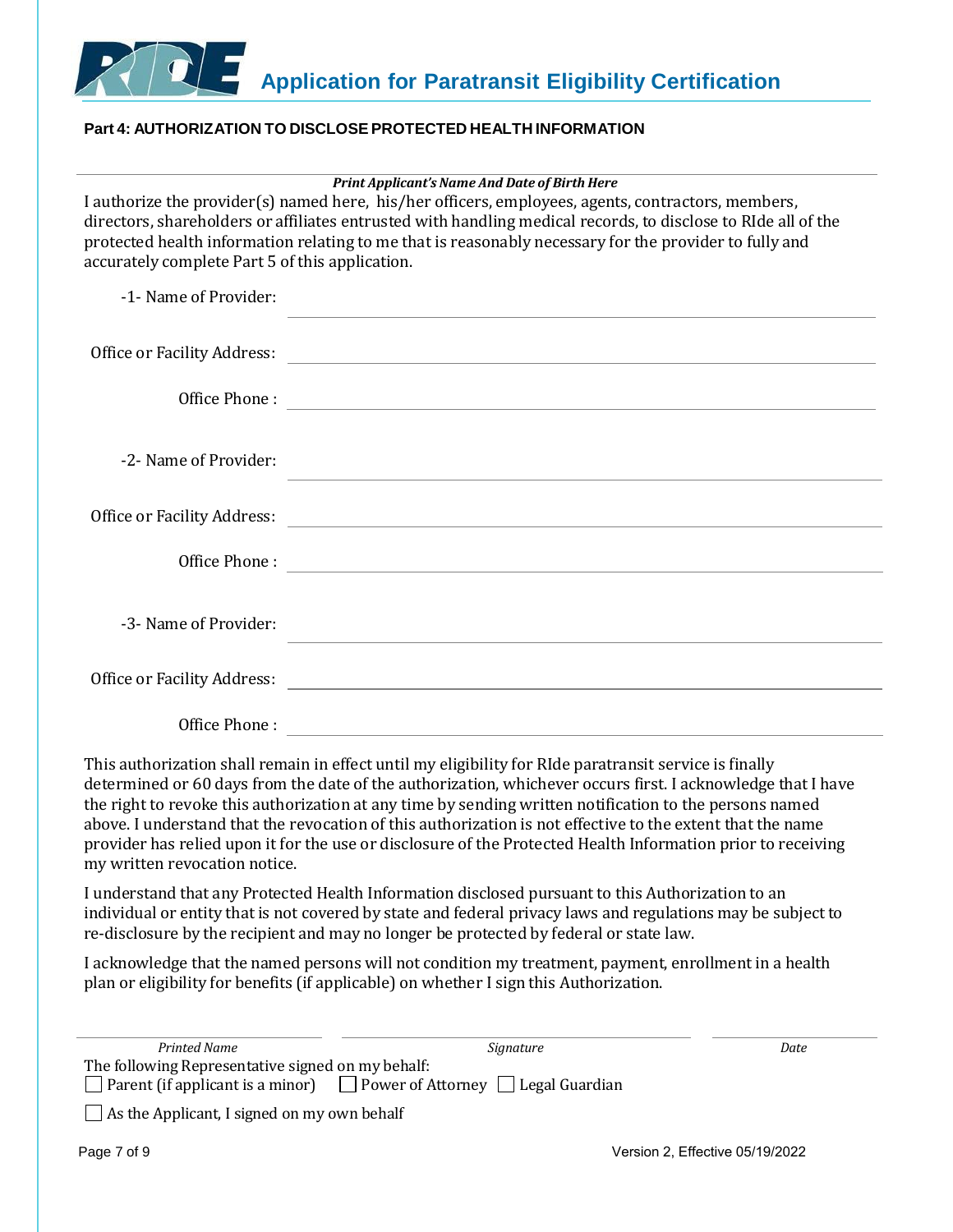#### <span id="page-8-0"></span>**Part 5: HEALTH CARE PROVIDER ASSESSMENT AND VERIFICATION**

**ATTENTION APPLICANTS: A LICENSED \CERTIFIED PROFESSIONAL OR DISABILITY SERVICE PROVIDER WHO ISQUALIFIEDTO RENDER THE SPECIFIC DIAGNOSES AND ASSESSMENTS MUST COMPLETE THIS PART. YOU, OR YOUR REPRESENTATIVE, ARE RESPONSIBLE FOR GETTING THE APPLICATIONTO THE PROVIDER/PROFESSIONAL AND COLLECTING THE COMPLETEDAPPLICATION AND SUPPORTING MATERIAL.**

#### **Attention Medical Professionals and Disability Service Providers:**

The Applicant must be your current patient or client. The Applicant must provide authorization for you to release his/her Protected Health Information (Part 4).

Your patient/client is applying for eligibility certification to use the tax-supported paratransit service through the RIde Program. Paratransit eligibility is based on whether a person, due to his/her disability, is unable to use the regular ADA compliant and accessible RIPTA bus system (fixed route).

Failure to provide the information in this Part will prevent or delay processing of the patient/client's application for eligibility certification.

#### **Do not detach any part of the application. Return the entire application and materials to the patient/client or representative (parent, legal guardian, power of attorney).**

**Do not fax copies or materials to RIde. Faxes are no longer accepted for eligibility applications.** 

#### **All Protected Health Information will be kept confidential.**

| 1. | I am a licensed: (check all<br>that apply)                                                                                                                                                                                     |                                                    |
|----|--------------------------------------------------------------------------------------------------------------------------------------------------------------------------------------------------------------------------------|----------------------------------------------------|
|    | Medical Doctor (MD or DO)                                                                                                                                                                                                      | <b>Nurse Practitioner (ARNP)</b>                   |
|    | Psychologist (Ph. D.)                                                                                                                                                                                                          | $\Box$ Physician's Assistant                       |
|    | Psychiatrist (MD or DO)                                                                                                                                                                                                        | Optometrist or Ophthalmologist                     |
|    | Licensed Mental Health Professional                                                                                                                                                                                            | $\Box$ Physical or Occupational Therapist          |
|    | MDS Nurse (Skilled Nursing Facilities Only)                                                                                                                                                                                    | $\Box$ Certified Orientation & Mobility Specialist |
|    |                                                                                                                                                                                                                                | Certified Rehabilitation Counselor                 |
| 2. | Licensed Professional Identification (please print clearly):                                                                                                                                                                   |                                                    |
|    | Name: No. 2008. The contract of the contract of the contract of the contract of the contract of the contract of the contract of the contract of the contract of the contract of the contract of the contract of the contract o |                                                    |
|    | License #:                                                                                                                                                                                                                     | State:                                             |
|    |                                                                                                                                                                                                                                | State Certification Number or License Number       |
|    |                                                                                                                                                                                                                                |                                                    |
|    | Contact:                                                                                                                                                                                                                       |                                                    |

*Phone Number Business Address Email*

3. Patient/Client Identification (please print clearly)

Name: when the contract of the contract of the contract of the contract of the contract of the contract of the contract of the contract of the contract of the contract of the contract of the contract of the contract of the

Date of Birth: